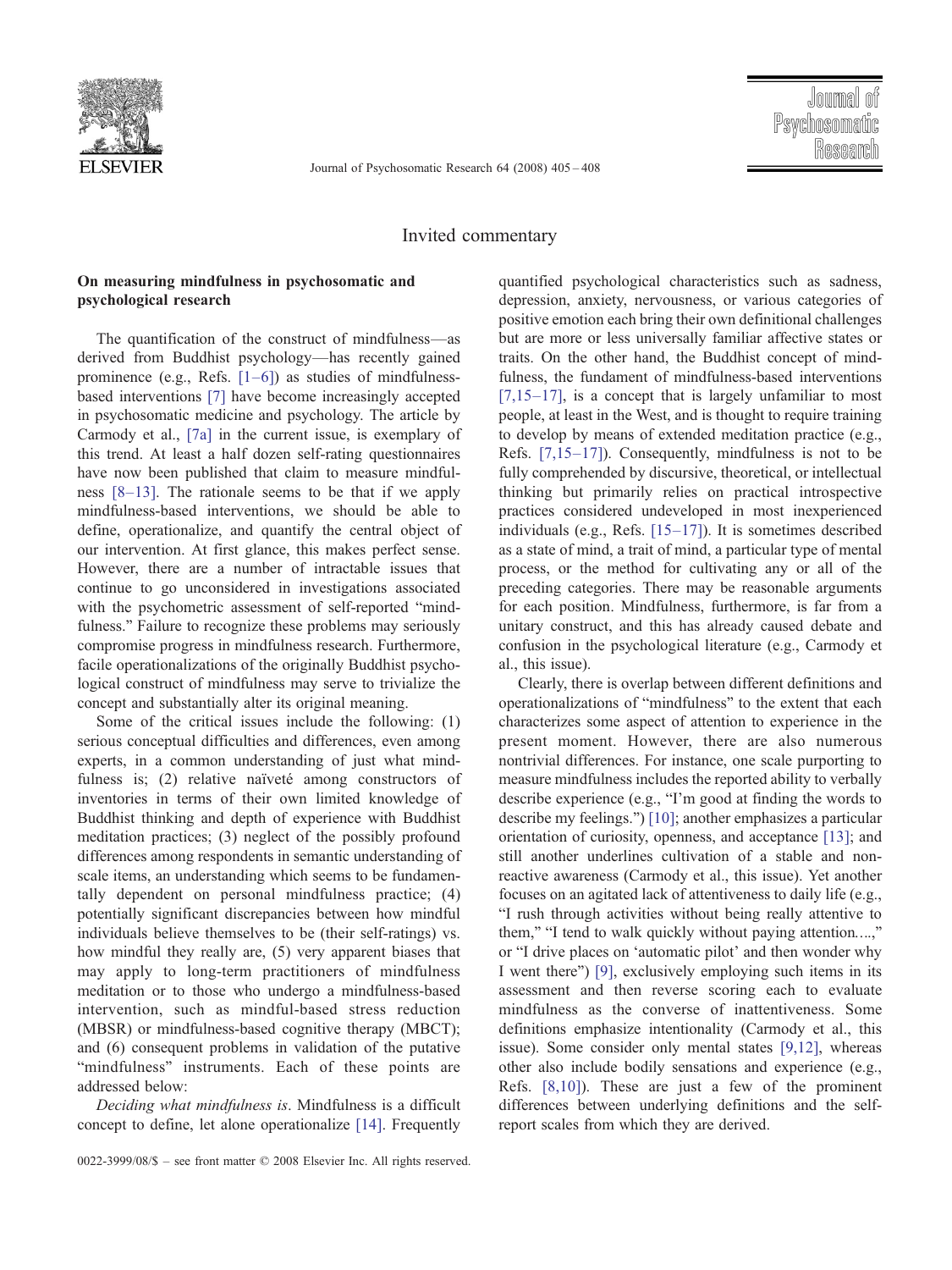The apparent option of merely aiming toward a common denominator of "present-moment awareness of perceptible experience" might, at first consideration, seem feasible. However, this approach would introduce such an erroneous reductionism that it would in no way correspond to the original Buddhist psychological construct of mindfulness, which intimately connects moment-to-moment paying attention to the cultivation of knowledge, positive emotions such as kindness and compassion, and even ethical behavior related to the principle of doing no harm  $[15-17]$ . The construct of mindfulness in Buddhist thought cannot operate outside this context. On the other hand, even Buddhist literature and scholars are, themselves, not always in complete agreement about the precise definition of mindfulness (G. Dreyfus and J. Dunne, personal communication).

Potential biases of inventory developers. Many of the mindfulness inventories have been developed by researchers with a relatively modest level of personal experience with mindfulness meditation practices or Buddhist psychological theory and often with no clear contributions from traditional mindfulness meditation experts (e.g., Refs. [\[10](#page-3-0)–12]; Buchheld et al. [\[8\]](#page-3-0) being a notable exception). Based on the importance of direct personal experience with Buddhist meditation practices, it would seem implausible that these scientists could come up on their own with an operational definition of mindfulness that authentically reflects the original concept. Additionally, the variations in current operationalizations of the term often seem to correspond more closely to the researcher's own prior academic interests than to a deep understanding of Buddhist concepts. Thus, Baer and colleagues [\[10,11\]](#page-3-0), having worked for some time in the area of borderline disorders, apply unique attributes to their "mindfulness" concept (e.g., verbal description) that are based on elements of dialectical behavior therapy (DBT). Their scale seems to reflect quantitative concerns of DBT at the cost of fidelity to original characterizations of mindfulness.

Mindfulness constructs in the behavioral literature, therefore, may be becoming hybrid concepts, only very partially reflecting any original meaning. What further complicates the matter is that individual hybrid concepts underlying measurement differ so much so that different scales are often uncorrelated with each other or correlated very modestly (e.g., Carmody, this issue; Refs. [\[10,18\]](#page-3-0)). Nevertheless, each quantification is referred to as though it uniquely and accurately measures a general construct of "mindfulness" (e.g., Refs.  $[1-6]$  $[1-6]$ ).

Semantic confusion and mindfulness questionnaires. Because the acquisition of an understanding of mindfulness is predicated on practicing mindfulness meditation, there is a great risk that the words and phrases in inventory items may take on very different meanings dependent on whether one has ever meditated, as well as on the extent of meditation experience. For example, let us examine an item from the Kentucky Inventory of Mindfulness Skills [\[10\],](#page-3-0) "I notice how foods and drinks affect my thoughts, bodily sensations,

and emotions." The very act of "noticing" is likely to mean something quite different to a long-term mindfulness meditator as opposed to a college student with no prior exposure to mindfulness practices. A meditator may comprehend the act of "noticing" as an intentional attending to the moment-to-moment experience of drinking or eating in an open, nonjudgmental manner, observing the changing flow of sensations, thoughts, and/or emotional states. The inexperienced college student will almost certainly have a completely different semantic interpretation of the item: She may understand the item to mean something like "I am capable of perceiving how different foods or drinks can create upsetting reactions"; thus, the consequences of eating or drinking something may be seen as unintentional, unpleasant intrusions, of which she believes she is often aware. Alternatively, she may focus her comprehension of the item on her general ability to notice that consuming certain drink (like alcohol) or foods (possibly excessively) have particular physical or mental consequences. Such interpretations have little or no overlap with mindful awareness of physical sensations during eating or drinking.

Recent evidence showing how semantic incongruence is dependent on meditation exposure comes from a study using the Freiburg Mindfulness Inventory (FMI) [\[19\].](#page-3-0) Bingedrinking and smoking students had significantly higher mindfulness scores than a matched control group of students without these behaviors. Interestingly, the FMI "mindfulness" levels of binging students were very similar to a group of very experienced mindfulness meditators (from another study [\[20\]](#page-3-0)) who had just completed intensive multiday mindfulness retreats, and binging students scored significantly higher than those meditators before retreat (own calculations)! A major contribution to the higher scores of the binging/smoking students was partially attributed to items related to somatic awareness, presumably due to the frequent negative physical consequences of binge drinking or smoking behavior. Nevertheless, this issue of semantic inconsistency is, by no means, limited to items related to bodily awareness or to clinical groups but resides in just how we define such terms as "awareness," "noticing," "paying attention," "judging," and "present moment." These common expressions will certainly have relatively specific meanings for meditators within this questionnaire context, which are at significance variance with the meanings attributed to them by most people who have never or rarely practiced mindfulness meditation. Therefore, presence or absence of mindfulness experience is likely to dramatically influence how items in these scales are understood and interpreted.

There are also indications that even among meditators the extent of meditation experience may alter meaning of words or items. Suggestive of this, we found that the factor structure of the FMI changed somewhat, within the same group of highly experienced meditators, from just before to just after retreats of 3 to 10 days [\[8\]](#page-3-0). Thus, it may be argued that even relatively short-term, but intensive, mindfulness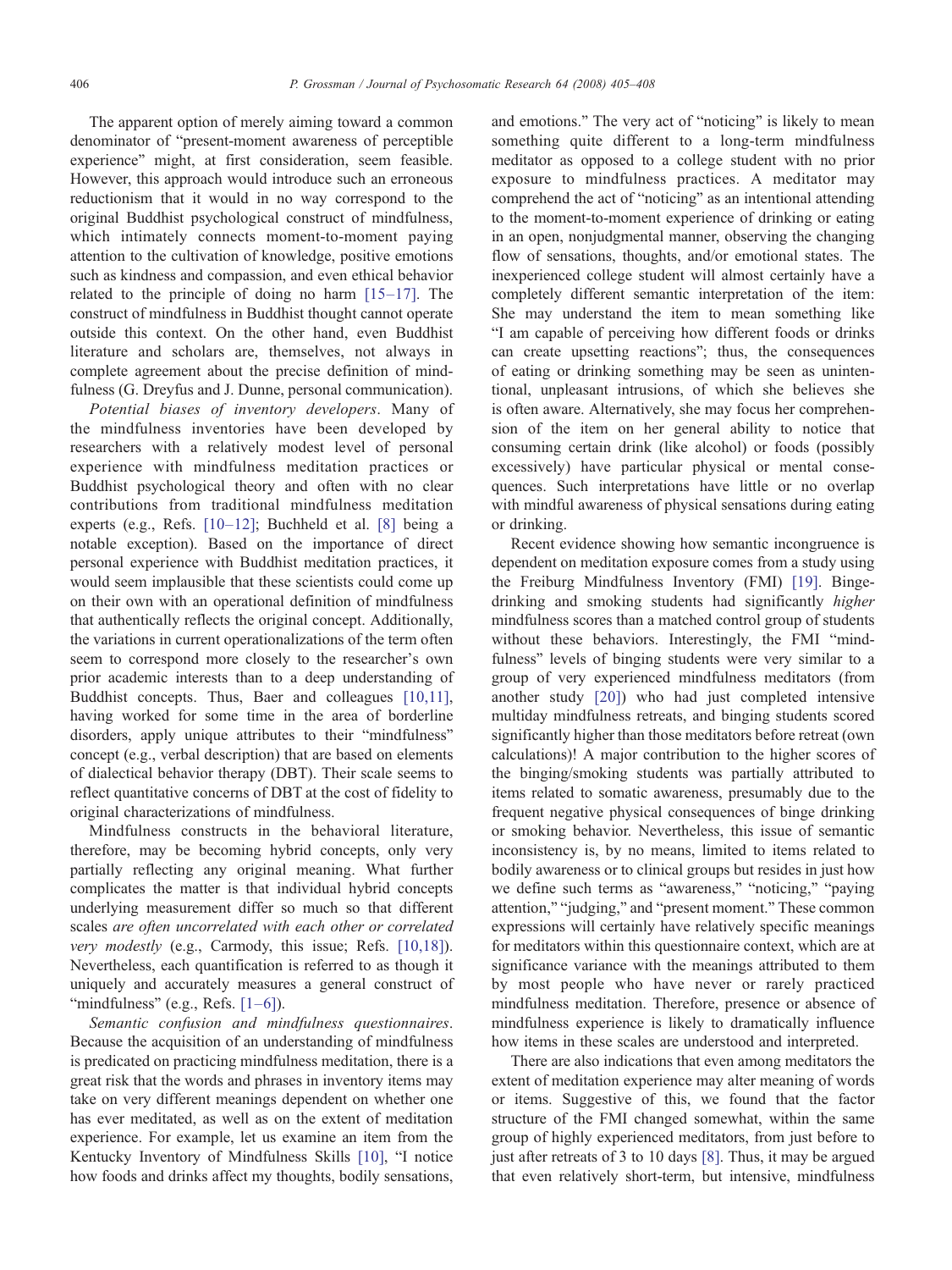practice may alter how items in a "mindfulness" ques-

tionnaire are understood. Mindfulness and self-ratings of mindfulness: two different things? Clear objective and observable criteria of mindfulness are unavailable, since no set of behaviors or physiological patterns have yet been documented to be specific to mindfulness (not to mention that, as shown above, core features of "mindfulness" vary from one self-rating scale to another). Given investigators' unclear characterizations of the concept, how can we ascertain whether there is concordance between how mindful we think we are and/or say we are, and our true level of mindfulness? Typically, questionnaire constructors, when concerned about this issue, have attempted validation of their inventory by comparing samples of meditators and nonmeditators or by examining changes in questionnaire scores before and after mindfulness training, sometimes also with negative results [\[9\]](#page-3-0). The example above comparing meditators and binging students has already revealed a serious weakness of this strategy.

There are, additionally, a number of clear systematic biases to this approach, including the introduction of the Hawthorne effect, the overconfidence effect, social desirability, and cognitive dissonance. All available mindfulness inventories employ concepts plainly recognizable to those exposed to mindfulness practices as characteristic of the stages or goals of training: they know what the "right answer" is. Having just invested 2 months of one's life in an intensive MBSR program requiring daily 45-min meditation practice or spent the last 20 years meditating daily, there would seem to be the clear danger of biased responses in the direction of wishing, believing, and/or demonstrating to others that mindfulness qualities have developed. Considering the semantic vulnerability of all scales, the lack of an external referent with which to validate self-report measures of mindfulness and inherent cognitive biases accompanying self-report assessment, it would seem impossible to conclude at this time that self-report scales accurately measure mindfulness.

Another example from the literature suggests the extent of possible discordance between self-report assessments and outcomes based directly on mindfulness training. Stanley et al. [\[21\]](#page-3-0) examined psychotherapeutic effectiveness in relation to newly trained therapists' levels of putative "mindfulness," using the Mindfulness Attention Awareness Scale (MAAS) [\[8\].](#page-3-0) They found that self-ratings of "mindfulness" were negatively related to client outcomes: the higher the MAAS scores of psychotherapists, the poorer the improvement in client symptom severity at termination of treatment. However, another study [\[22\]](#page-3-0), addressing much the same question, recently randomized psychotherapists in training either to (a) the normal training program or (b) a prolonged mindfulness training in addition to their normal training program. Client benefits from psychotherapy were then compared between the two groups after completion of therapist training, with a total of about 120 clients. Clients of psychotherapists who had undergone meditation training showed much greater improvement on a series of standardized measures of wellbeing in contrast to the other group. It seems reasonable to presume that the disparate attempts at assessing variations in mindfulness led to opposite findings and conclusions.

Consequent validity concerns of mindfulness inventories. A number of mindfulness inventories employ college students as the sole or main criterion population for validation of their questionnaires [9–[12\].](#page-3-0) Only a small minority of these students may be expected to have had any meditation experience at all [9–[11\].](#page-3-0) As already illustrated, students inexperienced with mindfulness meditation practice are unlikely to understand scale items in the same way as those with practice experience. Their reports and concept of "mindfulness" will almost certainly be very different from the construct of interest. Given the general unfamiliarity of mindfulness for students, this may be akin to validating a self-rating questionnaire of shame with a sample of sociopaths. Therefore, despite employing numerous methodologically rigorous validation procedures, choosing the wrong population with which to validate an instrument may serve to undermine its overall validity.

Thus, mindfulness inventories may be hampered by serious limitations of construct validity [problems measuring the underlying construct, given (a) differences between questionnaires and (b) variable semantic interpretation of items within each questionnaire], external validity (difficulties generalizing from students to other populations), and criterion validity (the unavailability of a specific and objective external referent with which to compare selfreport responses).

Alternatives to self-report measures of mindfulness? The foregoing evaluation of self-report measurement of mindfulness suggests serious difficulties for self-assessment of mindfulness using currently available instruments. This is true for both respondents who are unfamiliar with mindfulness practice, as well as those with experience. Nevertheless, there may be alternatives to this questionnaire approach. One possibility may be to pursue qualitative assessment—based on interview data—of differences between mindfulness practitioners and nonpractitioners, or in relationship to parameters of mindfulness training (e.g., extent and type). At this phase of attempts to relate Buddhist psychological constructs to a Western empirical orientation, a qualitative strategy may inform our understanding of mindfulness and its apparently multidimensional nature. Qualitative analysis, for example, may elucidate how cognitive aspects of attention are intrinsically linked to ethical and social behavior in Buddhist thought, a notion rather alien to Western cognitive science.

Still another approach might be to focus on the putative consequences of mindfulness practice, which can be generally characterized as enhancement of well-being of the person undergoing mindfulness training (e.g., Ref. [\[23\]](#page-3-0)) or of positive effects on others (e.g., Ref. [\[24\]\)](#page-3-0). Closer examination of the outcomes produced by mindfulness practices may shed light not only on what can realistically be